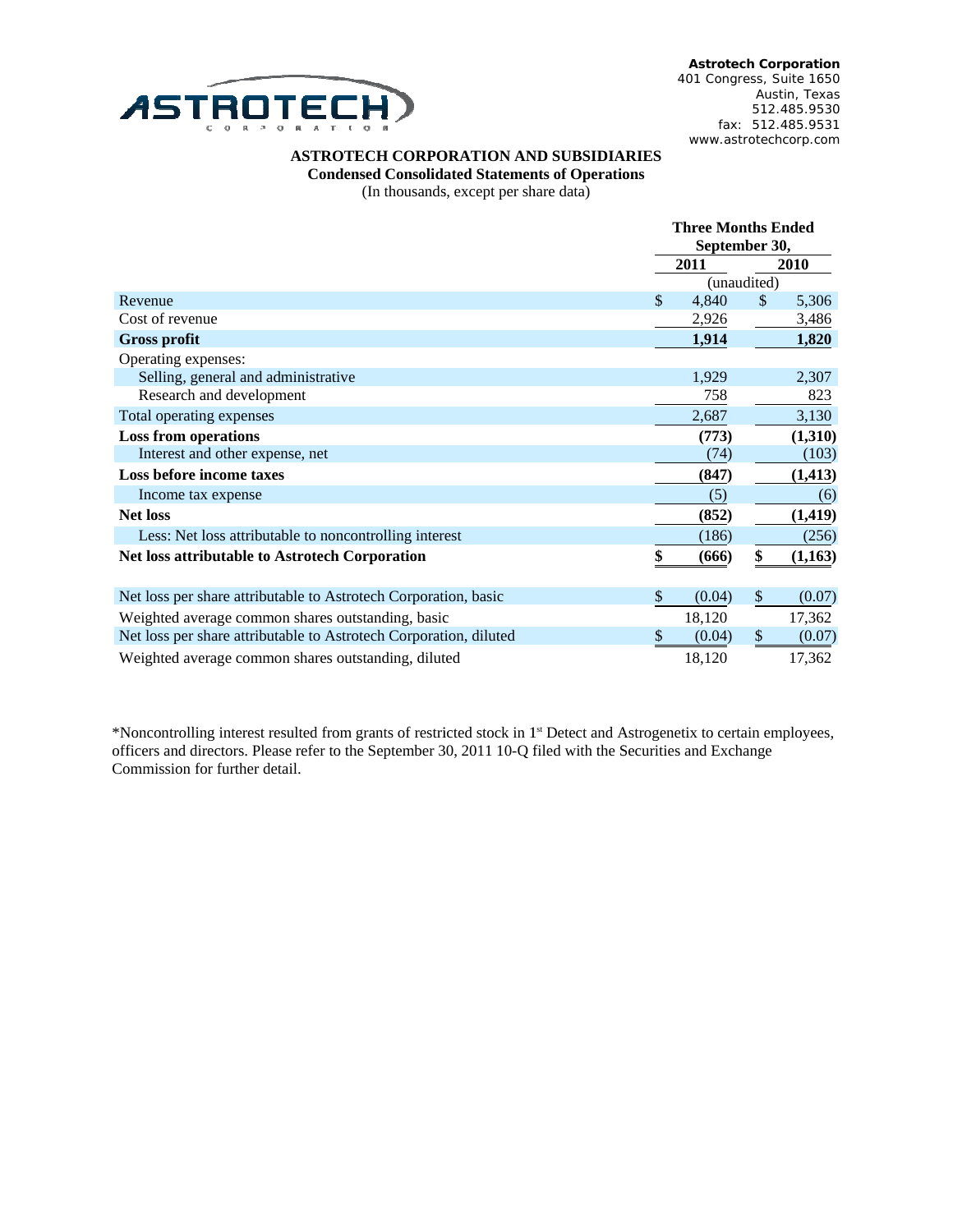## **ASTROTECH CORPORATION AND SUBSIDIARIES Condensed Consolidated Balance Sheets (In thousands)**

|                                            | September 30,<br><b>2011</b> |        | <b>June 30,</b><br>2011 |        |
|--------------------------------------------|------------------------------|--------|-------------------------|--------|
|                                            | (unaudited)                  |        |                         |        |
| <b>Assets</b>                              |                              |        |                         |        |
| Cash and cash equivalents                  | \$                           | 16,386 | \$                      | 14,994 |
| Accounts receivable, net                   |                              | 1,423  |                         | 2,429  |
| Prepaid expenses and other current assets  |                              | 1,069  |                         | 963    |
| <b>Total current assets</b>                |                              | 18,878 |                         | 18,386 |
| Property, plant, and equipment, net        |                              | 37,968 |                         | 38,418 |
| Long-term note receivable                  |                              | 675    |                         | 675    |
| Other assets, net                          |                              | 126    |                         | 141    |
| <b>Total assets</b>                        |                              | 57,647 | \$                      | 57,620 |
| Liabilities and stockholders' equity       |                              |        |                         |        |
| <b>Current liabilities</b>                 | \$                           | 13,102 |                         | 13,366 |
| Long-term liabilities                      |                              | 6,595  |                         | 6,696  |
| Stockholders' equity                       |                              | 37,950 |                         | 37,558 |
| Total liabilities and stockholders' equity |                              | 57,647 | \$                      | 57,620 |